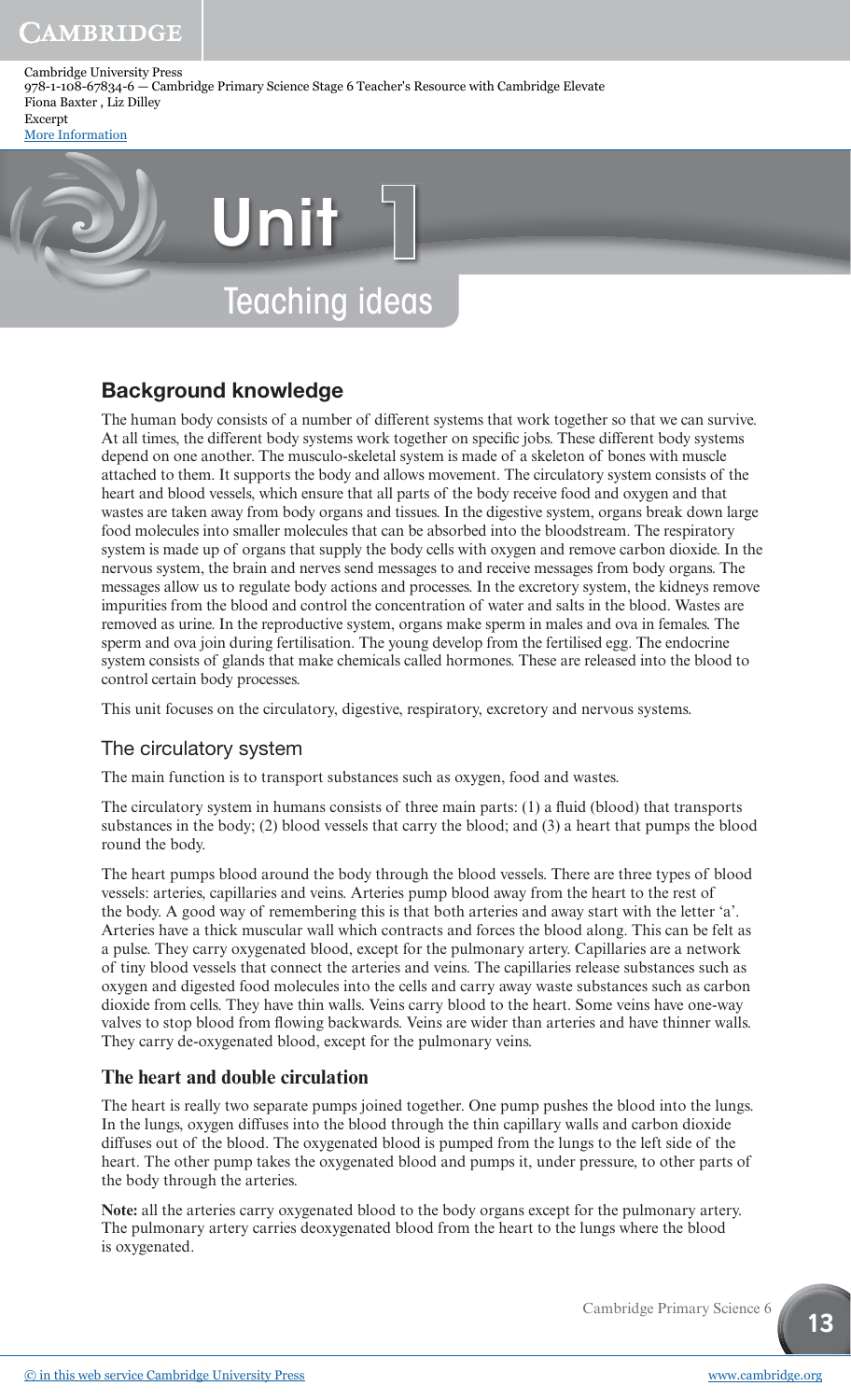Unit 1 Teaching notes

The system of two pumps is called double circulation. Deoxygenated blood returns to the right side of the heart. Oxygenated blood enters and leaves the left side of the heart.

In the rest of the body, cells absorb oxygen and food from the blood and release carbon dioxide and other wastes into the blood. In the lungs, blood absorbs oxygen and carbon dioxide diffuses out of the blood.

## **Heartbeat and pulse**

The adult human heart beats about 70 times per minute at rest. The number of beats can be higher or lower than this figure depending on factors like a person's age, fitness and how active they are. If we feel anxious or scared, our heart beats faster. Each time the heart beats, the heart muscle contracts and relaxes.

The pulse is the contraction and relaxation of the arteries



each time the heart beats. The pulse is different to the heartbeat. When the ventricles contract, the blood is forced into the arteries. This makes the arteries expand a little as the blood is pushed into them. The elastic walls of the arteries then contract until the next heartbeat forces more blood into them. When you take your pulse you are feeling the expansion of the artery wall, followed by its contraction. This occurs once every heartbeat. The easiest place to feel your pulse is on your wrist. We can use a person's pulse rate as an indicator of how fit they are. The lower the pulse at rest and after exercise, the fitter the person is.

#### The digestive system

We need to eat food to get nutrients that supply the body with raw materials and with energy. The job of the digestive system is to absorb nutrients from food. In the digestive system, food is broken down into molecules that are small enough to be absorbed or taken in by the digestive system and then passed into the blood. The nutrients dissolve in the blood and are carried in the bloodstream to all parts of the body.

The main processes that happen to food in the digestive system are: (1) ingestion – taking of food into the body through the mouth; (2) digestion – the breakdown of large food molecules into small soluble food molecules that can be carried in the bloodstream; (3) absorption – the movement of digested, soluble food molecules through the wall of the digestive system and into the blood; and (4) egestion – the passing out of food that is not digested in the form of faeces.

The digestive system, or alimentary canal, is a one-way tube that passes through the body. It starts at the mouth and ends at the anus. It is about nine metres long and is made up of different parts including the mouth, oesophagus, stomach, small intestine and large intestine.

## **Digestion**

Digestion is a process where large, insoluble food molecules are broken up into simpler molecules that are soluble. After digestion the smaller, soluble molecules can be absorbed through the gut wall and into the blood. There are two types of digestion: mechanical digestion and chemical digestion.

Mechanical digestion is the physical breakdown of food into smaller pieces. It involves the breaking,



crushing and mashing of food. It starts in the mouth where the teeth tear and crush the moistened food into a paste. The incisors are used to cut and bite, canine teeth tear food and the large flat molars are used to crush and mash food.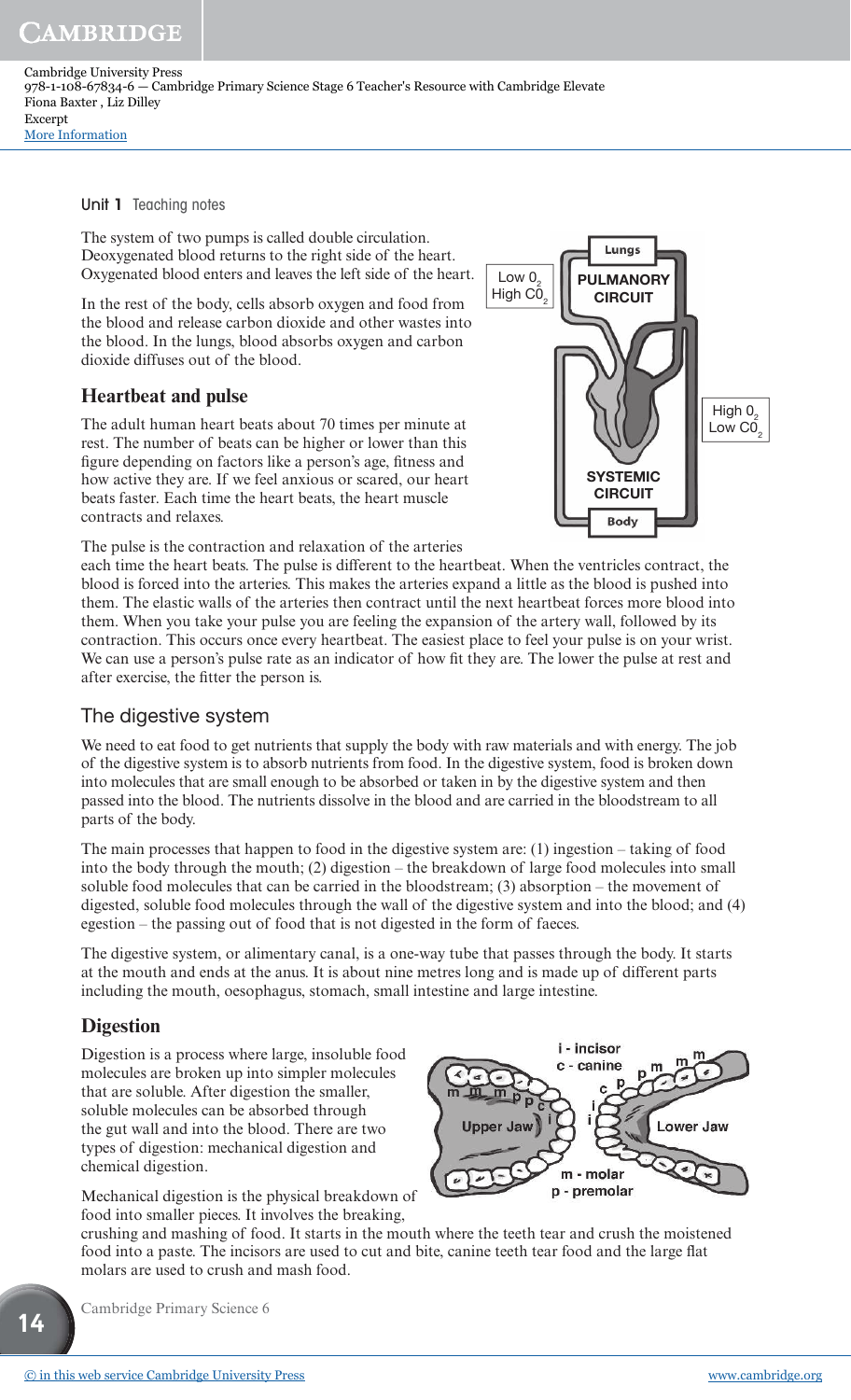Teaching notes Unit 1

Mechanical digestion is also brought about by the churning action of the alimentary canal. In the stomach, the muscles of the stomach wall churn and mix stomach fluids with food to produce a soup-like mixture.

Chemical digestion is the breakdown of chemical bonds in food molecules to produce smaller molecules. Enzymes are involved in this process. Enzymes are chemicals that break down large food molecules into smaller ones. Different enzymes act on different food molecules. Chemical digestion starts in the mouth where enzymes in the saliva start to break chemical bonds in the food.

## The respiratory system

This consists of the nose and mouth, trachea (wind pipe) and other air passageways (bronchi), lungs and diaphragm muscle.

The respiratory system supplies oxygen to all cells and removes carbon dioxide. Oxygen is absorbed into the blood in the lungs. The oxygen is carried in the blood to all cells of the body where it is used for cellular respiration to release energy from simple food molecules, such as glucose. The process of respiration forms carbon dioxide as a waste product. The carbon dioxide moves from all body cells into the blood and is carried by the blood to the lungs, where it is breathed out.

Breathing is the movement of air into and out of the lungs. Breathing in is called inhalation. Breathing out is called exhalation. The lungs are inside the chest, surrounded and protected by the ribs. Muscles between the ribs and a sheet of muscle below the lungs, called the diaphragm, make the lungs work.

Inhalation takes place as follows: (1) the muscles between the ribs contract and lift the ribs upwards and outwards; (2) the diaphragm muscle contracts and is flattened;  $(3)$  the volume of the chest increases; (4) the pressure in the chest decreases; and (5) air is drawn into the lungs.

Exhalation takes place as follows: (1) the muscles between the ribs relax and lower the ribs downwards and inwards; (2) the diaphragm muscle relaxes and the diaphragm bulges upwards; (3) the volume of the chest decreases; (4) the pressure in the chest increases; and (5) air is pushed out of the lungs.



The breathing rate is controlled by the nervous system. Breathing speeds up automatically when the body needs more oxygen or needs to release more carbon dioxide, for example when exercising. Normal breathing rate at rest in adults is between 12 and 16 times a minute. It is higher in children. Fitness increases the efficiency of breathing. As a result the breathing rate of fit people increases less during exercise than that of unfit people.

## Excretory system

Our bodies produce many waste products as a result of body processes. These waste products must be removed from our bodies because they can be harmful. The removal of waste products formed during body processes is called excretion. The excretory system removes wastes from the blood and regulates the body's fluids.

The main components of the excretory system include the kidneys, bladder and ureters. The kidneys filter harmful wastes from the blood and form urine. The ureters carry urine from the kidneys to the bladder. The bladder stores urine until it is released.

The diagram shows the excretory system in a human female.

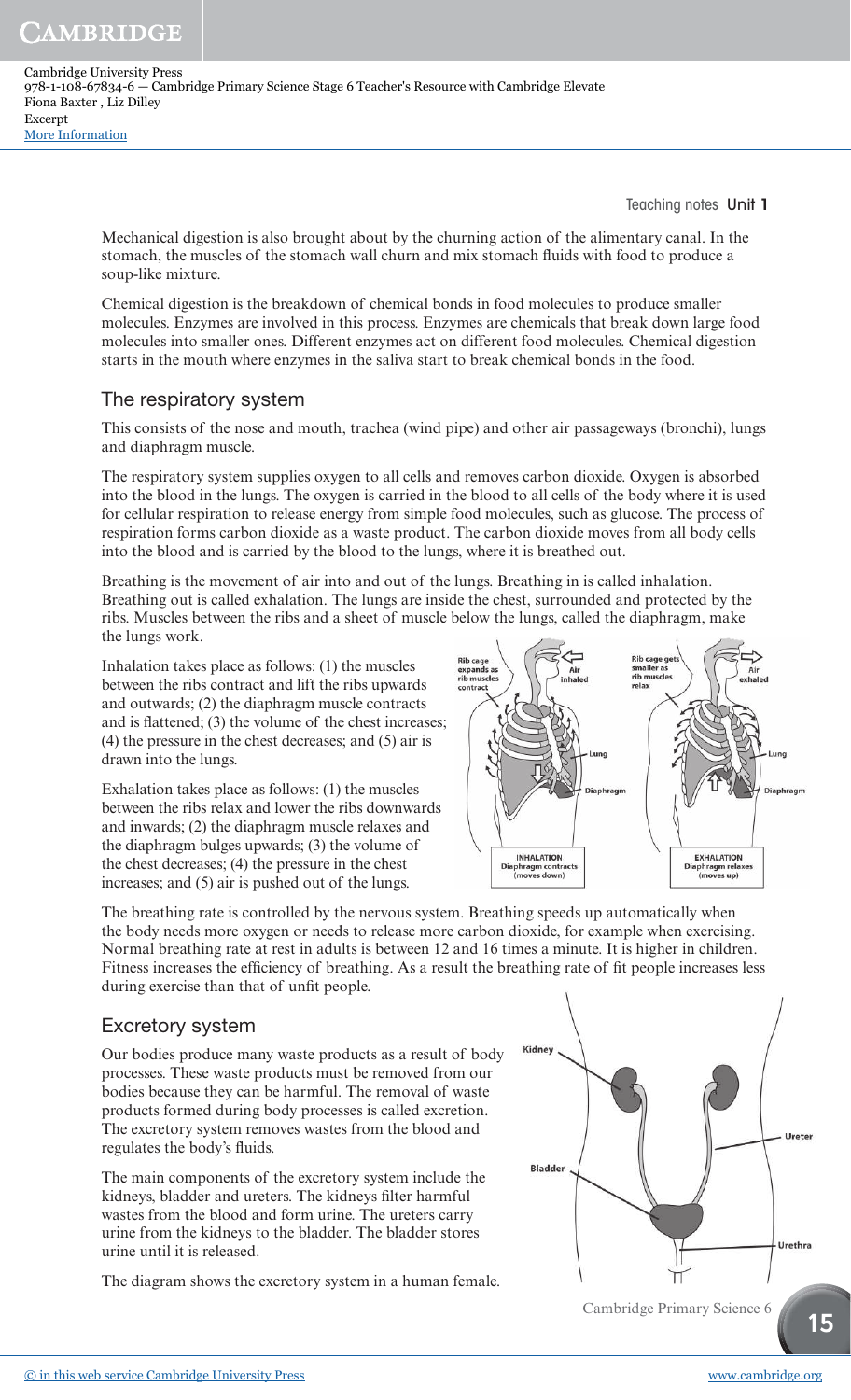#### Unit 1 Teaching notes

The function of the excretory system is to collect blood containing waste substances such as urea, unwanted salts and excess water, and to filter it so that the wastes are removed. Useful substances such as glucose are absorbed back into the blood.

## The nervous system

The main components include: the brain that processes and analyses information; the spinal cord which is the main communications link between the brain and the rest of the body; the nerves which are the cells that carry messages in the form of electrical impulses; and the receptors or sense organs which react to stimuli from the environment. The sense organs are: ears which react to sound; nose which reacts to smells; eyes which react to light; skin which responds to touch; and tongue which reacts to taste.

This unit deals with the brain. The three main parts of the brain are:  $(1)$  the cerebrum – this is the largest brain structure in humans and accounts for about two-thirds of the brain's mass. It is divided into two sides, the left and right hemispheres, which are separated by a deep groove down the centre from the back of the brain to the forehead. The cerebrum controls most of our body functions

including the senses, the body's motor skills, reasoning and language;  $(2)$  the cerebellum – this consists of two peach-sized mounds of folded tissue located at the top of the brain stem and is responsible for coordinated movement and balance. The cerebellum is also involved in some learning pathways; and (3) the brain stem or medulla oblongata – this part of the brain connects to the spinal cord. The brain stem controls functions essential to the survival of all animals, such as heart rate, breathing, digestion and sleeping.



## Unit overview

| <b>Topic</b>                      | Number of<br>lessons | <b>Outline of lesson</b><br>content                                                                      | <b>Resources in</b><br><b>Learner's Book</b> | <b>Resources</b><br>in Activity<br><b>Book</b> | <b>Resources</b><br>in Teacher's<br><b>Resource</b>                                      |
|-----------------------------------|----------------------|----------------------------------------------------------------------------------------------------------|----------------------------------------------|------------------------------------------------|------------------------------------------------------------------------------------------|
| 1.1<br>Body organs                | 1                    | The major body<br>organs are the<br>heart, stomach and<br>intestines, lungs,<br>kidneys and brain.       | Activity 1.1<br>Questions 1-5                | Exercise 1.1<br>Su                             | Worksheet 1.1                                                                            |
| 1.2<br>The heart                  | 1                    | The heart pumps<br>blood carrying food<br>and oxygen to all<br>parts of the body.                        | Questions 1-3                                | Exercise 1.2                                   | Worksheet 1.2                                                                            |
| 1.3<br>Heartbeat<br>and pulse     | $\overline{2}$       | The heartbeat<br>creates a pulse<br>whch increases<br>during exercise.                                   | Activity 1.3<br>SE<br>Questions 1-5<br>SE    | Exercise 1.3<br>S <sub>u</sub><br>SE           | Worksheet 1.3A<br>SE)<br>Ex<br>Worksheet 1.3B<br>Su<br>SE)<br>Worksheet 1.3C<br>SE<br>Ex |
| 1.4<br>The lungs<br>and breathing | $\overline{2}$       | The lungs breathe<br>in air containing<br>oxygen and<br>breathe out air<br>containing carbon<br>dioxide. | Activity 1.4<br>SE<br>Questions 1-4          | Exercise 1.4                                   | Worksheet 1.4<br>SE                                                                      |

Cambridge Primary Science 6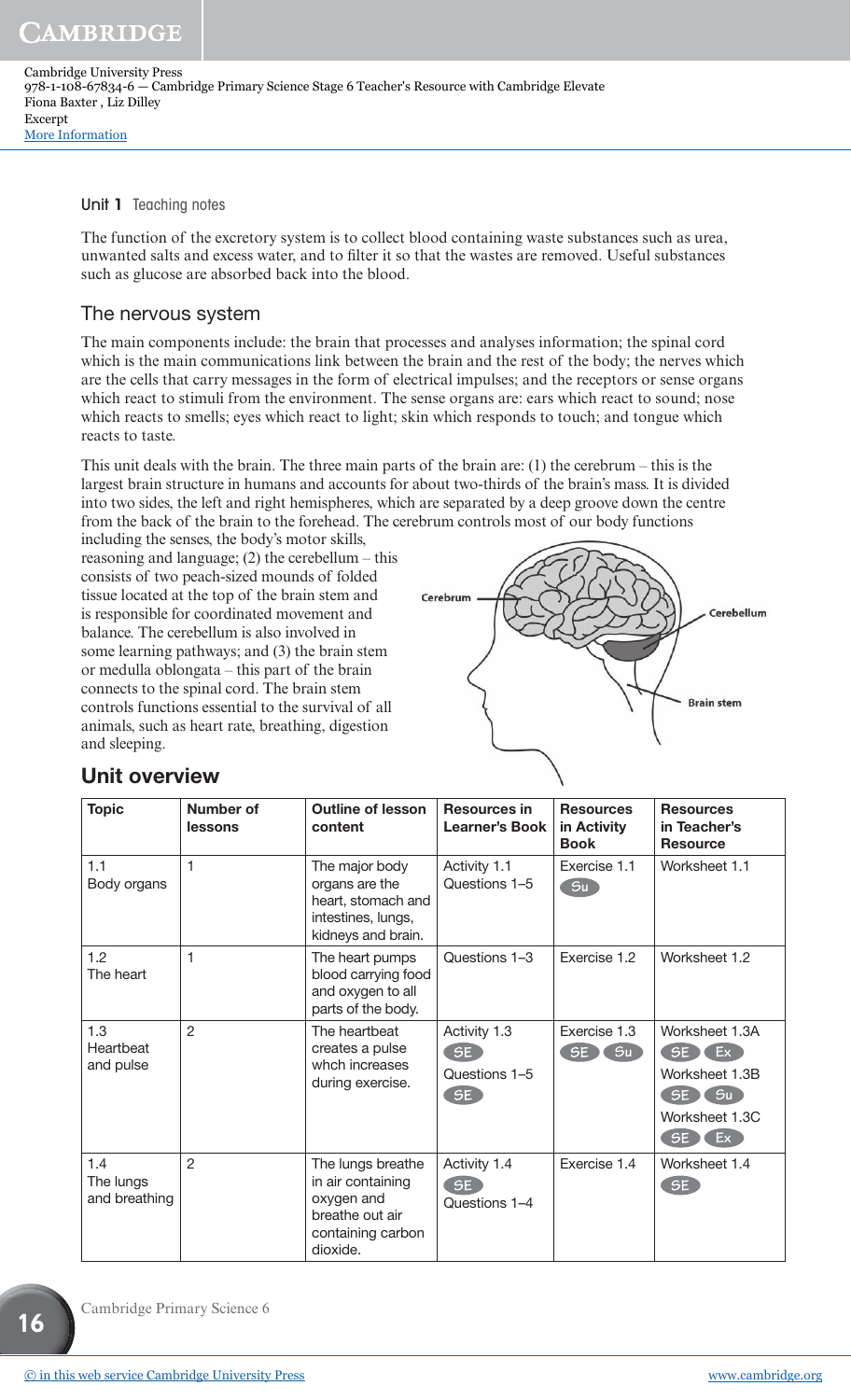## Teaching notes Unit 1

| $1.5$ The<br>digestive<br>system  | $\overline{2}$                                                                         | Food is boken<br>down into small<br>particles by<br>the process of<br>digestion in the<br>stomach and<br>intestines and<br>undigested food<br>leaves the body as<br>waste. | Questions 1-5                               | Exercise 1.5       | Worksheet 1.5<br>Resource sheet<br>1.5 |
|-----------------------------------|----------------------------------------------------------------------------------------|----------------------------------------------------------------------------------------------------------------------------------------------------------------------------|---------------------------------------------|--------------------|----------------------------------------|
| 1.6<br>What do the<br>kidneys do? | 1                                                                                      | The kidneys<br>remove waste<br>products from the<br>body.                                                                                                                  | Activity 1.6<br>Questions 1-4               | Exercise 1.6<br>Su | Worksheet 1.6                          |
| 1.7<br>What does<br>the brain do? | 1<br>Note: The day<br>before the lesson<br>you will need<br>to prepare the<br>oatmeal. | The brain controls<br>all body functions.                                                                                                                                  | Questions<br>1-3 Challenge<br>question $Ex$ | Exercise 1.7       | Worksheet 1.7<br>SE                    |
| Check your<br>progress            | $\mathbf{1}$                                                                           |                                                                                                                                                                            | Questions 1<br>2, 3<br>, 5, 6               | Language<br>review | Worksheet 1.8                          |

**Ex** Extension **L** Language **SE** Enquiry **Support** 

## **Resources**

- newspaper
- white paper
- colouring pens
- crayons
- glue
- scissors
- the inner cardboard tube of a roll of kitchen paper or toilet roll or a paper cup with the bottom cut out
- a plastic washing up liquid bottle or water bottle with narrow drinking nozzle, filled with water
- chalk
- four empty containers
- red and blue balls, marbles or balloons
- a watch with a second hand
- scrap pieces of paper
- a stethoscope (if possible)
- large containers (for water)
- a bulb syringe
- a long balloon
- balloons
- a ball of string
- cardboard
- plastic bottles
- drinking straws
- plastic or paper bags
- bread
- iodine solution
- saucers
- droppers
- corn starch
- a measuring cylinder
- water
- beans
- oatmeal
- zip-lock plastic bags
- simple line diagrams of the human brain
- models, posters or pictures of human body systems

## Topic 1.1 Body organs

The key concepts explored in this topic are that body organs work together to form systems that carry out the functions which keep us alive. Body organs are found in specific positions within the body.

#### Learning objectives

- Use scientific names for some major organs of body systems.
- Identify the position of major organs in the body.

## Curriculum links

In Stage 4, learners found out that the brain, heart and lungs are protected by the skeleton.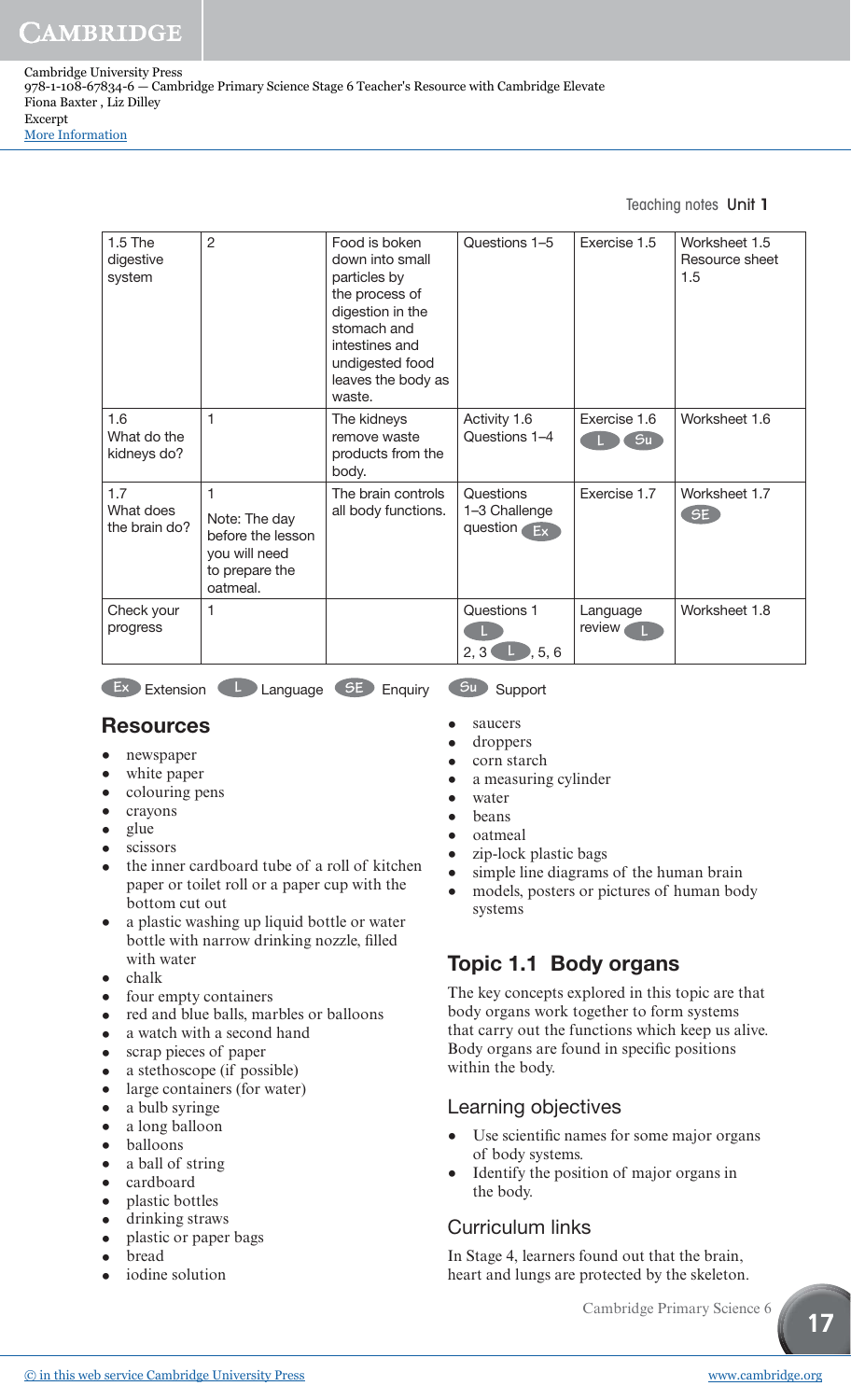Unit 1 Teaching notes

#### Ideas for the lesson

In this topic, learners will find out about the organs of the body through the use of diagrams and a hands-on activity that will help them develop an awareness of organ structure and function. In addition, they will learn the scientific names of the organs of the body.

- Begin the lesson by telling the class that we can think of the body in the same way as a city. Ask them what things a town or city needs to function. The city needs things such as an energy supply, a transport system, a waste removal system, a water supply system. It needs a police force to protect and defend it. A city needs a mayor and local government to make decisions and manage the activities of the city. You can then have an ideas session on which body organs and systems they think could do these jobs in our bodies. Record their ideas in a mind map on the board. You can ask them where in the body they think each organ is located and what its function is. Then get learners to do Activity 1.1.
- Next, ask the class to tell you the function of each of the organs using their best guess. They may know quite a few. For your reference, the functions of the major organs in the body are: **brain** – the part of the body that thinks and reasons and controls all body functions; **heart** – the circulatory organ that pumps blood carrying food and oxygen to all parts of the body (the blood also carries waste products to organs that remove them); **lungs** – two spongy, saclike organs in the chest that provide the body with oxygen and remove carbon dioxide from it; **liver** – a large, reddish-brown organ located in the upper right portion of the abdominal cavity that stores energy and breaks down harmful substances in the body. It also plays a role in digestion by secreting bile to help breakdown fats. Also, it helps in the formation of certain blood proteins and in the breakdown of carbohydrates, fats, and proteins; **stomach** – the enlarged, saclike portion of the alimentary canal. It is located in vertebrates between the oesophagus and the small intestine. The stomach starts the digestion of protein and mixes the chewed, swallowed food with digestive juices; **small intestine** – the part of the digestive system where digestion of proteins, fats and carbohydrates is completed. It is the place where nutrients are

absorbed by the blood; **large intestine** – the part of the intestine involved in re-absorption of water from undigested food from which nutrients have been removed. The remains of undigested food are then got rid of when they pass out of the anus; **kidneys** – a pair of organs that maintain proper water and salt balance and regulate blood acidity. They filter the blood of metabolic wastes, which are then excreted as urine.

• Finish the lesson by getting learners to answer questions 1–5 in the Learner's Book. Exercise 1.1 in the Activity Book is a useful support activity.

#### Notes on practical activities

#### **Activity 1.1**

Each group will need:

- a newspaper
- white paper
- colouring pens
- crayons
- glue
- scissors.

Learners should work in groups of 4 to 5.

The group members should be all boys or all girls to avoid any issues pertaining to gender relations in different cultures and to respect the individual feelings of learners.

A large poster of the human body will be helpful for learners to see the approximate size and position of the different organs in the body.

Stick sheets of newspaper together to form a sheet large enough for the size of the upper body. Each group should pick one learner to be the model for the body. Have the learner lie on the newspaper and have another learner trace around his or her body.

Have each group use the white paper to draw, label, colour and cut out the major organs of the body, which should be life size. You can prepare these in advance if time is short. Learners should glue the organs in their proper place on the human body by looking at a human body poster or the picture of the human body from the Learner's Book.

#### Internet and ICT

• http://www.kidsbiology.com/human\_biology/ index.php gives interactive explanations of how different body systems work.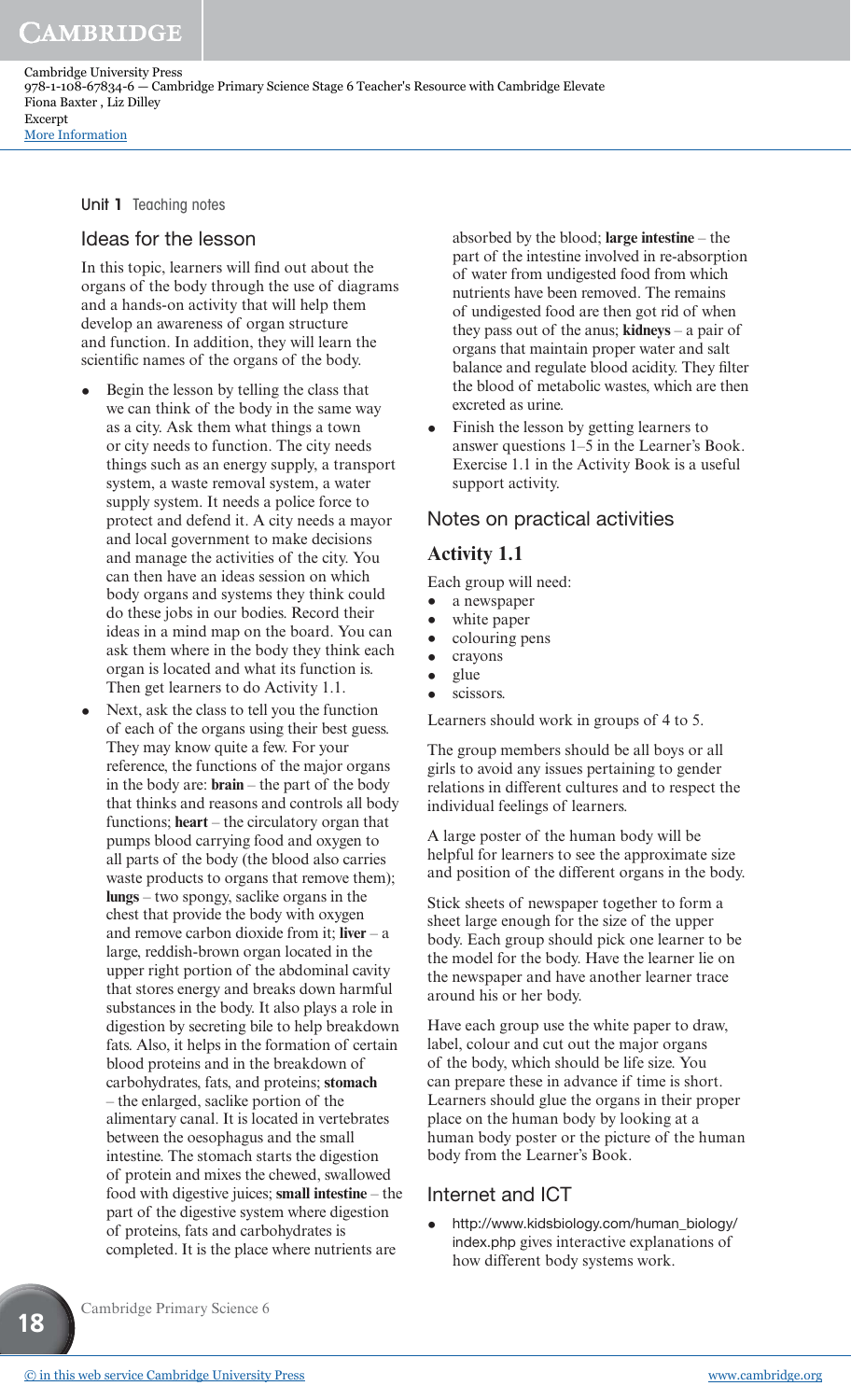CAMBRIDGE

Cambridge University Press 978-1-108-67834-6 — Cambridge Primary Science Stage 6 Teacher's Resource with Cambridge Elevate Fiona Baxter , Liz Dilley Excerpt [More Information](www.cambridge.org/9781108678346)

## **Differentiation**

- Lower achieving learners can consolidate their knowledge of the names and positions of body organs by completing Exercise 1.1 in the Activity Book.
- Higher achieving learners can do some research to find out about the functions and positions in the body of other organs, such as the pancreas and gall bladder.

## Talk about it!

Learners should be able to recall from Stage 5 that the skeleton is important in protecting vital body organs. Ask them to think about the role of the skeleton in protection. They should know that the skull protects the brain and the ribs protect the heart and lungs.

## Homework ideas

• Worksheet 1.1. Discuss answers in class and allow learners to check their own work for self-assessment purposes.

#### Answers to Learner's Book questions

- **1** brain
- **2** heart, lungs
- **3** lungs, kidneys
- **4** stomach, intestines, kidneys
- **5** Answers will depend on learner's existing knowledge. Correct answers are: brain – control of body functions and allows us to think, talk and have feelings lungs – breathing heart – circulation of blood kidneys – excretion stomach and intestines – digestion

## Answers to Activity Book exercise



Teaching notes Unit 1

## Answers to Worksheets

## **Worksheet 1.1**



## Topic 1.2 The heart

The key concepts explored in this topic is that the heart is a muscle found in the chest that pumps blood through the blood vessels to all parts of the body. Blood supplies the body with food and oxygen and picks up waste products from body cells. The heart, blood vessels and blood make up the circulatory system.

## Learning objectives

- Use scientific names for some major organs of body systems.
- Identify the position of major organs in the body.
- Describe the main functions of the major organs of the body.
- Explain how the functions of the major organs are essential.
- Consider how scientists have combined evidence from observation and measurement with creative thinking to suggest new ideas and explanations for phenomena.

## Curriculum links

• In Stage 4, learners found out that muscles work by contracting and relaxing. The heart is a muscle which contracts and relaxes continuously.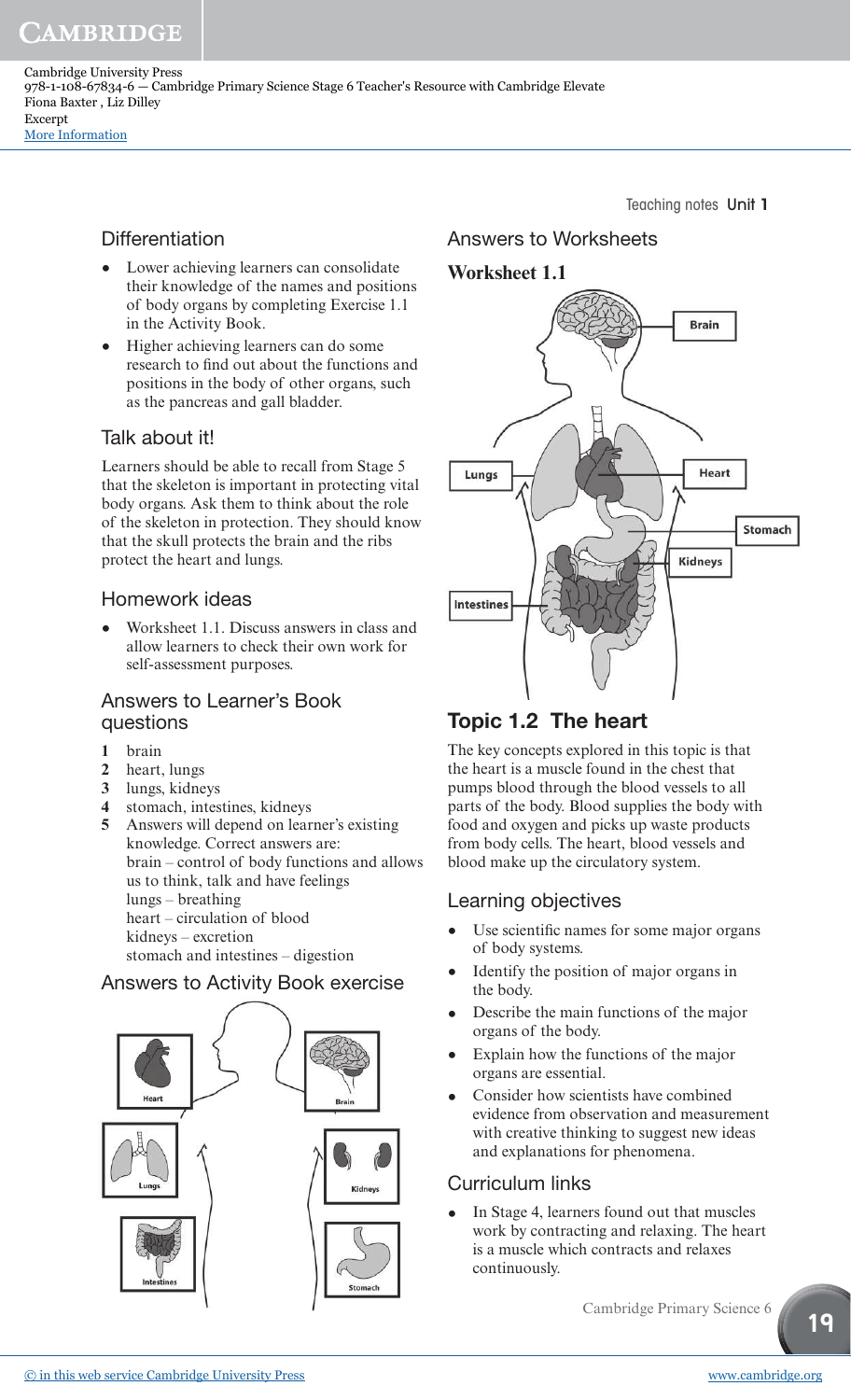Unit 1 Teaching notes

#### Ideas for the lesson

- Begin the lesson by asking the class to draw what they think their heart looks like. Does it really look like the hearts we see on greeting cards? What does the heart do? Is it responsible for feelings of love?
- Then show the class a poster or video clip that shows the external structure of the heart. Get learners to feel where their heart is and see how big it is by clenching their fists.
- Have learners work in same gender pairs and put the inner cardboard tube of a roll of kitchen paper towel (or toilet paper roll or a paper cup with the bottom cut out) on the chest of their partner and listen. Tell them that they may move the tube around until they hear something. Ask learners what they hear and where they think the sound is coming from. Explain that the sound is their hearts beating.
- Tell students that the heart is a muscle that pumps blood around the body in a system called the circulatory system. Talk about what the heart does and how it does it. The heart works like a pump to push the blood all the way round the body. Emphasise that blood only moves in 'tubes' called blood vessels: arteries, veins and capillaries. Also mention why the blood needs to be pumped around the body – to carry materials the body needs like oxygen and food to the rest of the body, and to carry waste material away from the body so it can be removed by other organs such as the lungs and kidneys.
- Make a simple model from a plastic washing up liquid bottle filled with water, which you squeeze to simulate the pumping action of the heart. You could also use a water bottle that has a narrow drinking nozzle as you need to build up pressure to squeeze the water through a narrow opening. Learners will observe that the water is pushed out of the bottle with force. Explain that by squeezing the bottle you put pressure on the water which makes it squirt out of the bottle. The heart works in the same way.
- Explain that the heart is a special type of muscle that contracts and relaxes on its own, constantly. It pumps blood to the lungs to pick up oxygen, returns the blood to the heart and then pumps it to the rest of the body in the arteries. Blood returning to the heart from body organs is de-oxygenated (with the exception of blood coming from the lungs) and contains carbon dioxide.
- Talk about earlier ideas about how the heart and circulation worked, such as the ancient Greeks' beliefs that that the lungs pumped blood to other body organs and that blood was used up when it circulated around the body and the liver made new blood each time. Explain that we now know these ideas are incorrect due to the work of scientists who studied the human body. Then get learners to read about William Harvey's work and answer the questions in Worksheet 1.2.
- Discuss the functions of the heart and why we die when our heart stops beating. You could also talk about diseases and medical conditions that affect the heart. See the *Internet and ICT* section.
- Round off the lesson by getting learners to answer questions 1–3 in the Learner's Book.

## Internet and ICT

- http://www.fi .edu/learn/heart/index.html is a good website for background information for teachers.
- http://www.bbc.co.uk/schools/gcsebitesize/ pe/appliedanatomy/0\_anatomy\_circulatorysys\_ rev1.shtml gives comprehensive background for teachers on the heart and the circulatory system. It also includes an animation on circulation which can be shown to learners.
- http://www.bbc.co.uk/schools/ gcsebitesize/science/21c/keeping\_healthy/ heartdiseaserev4.shtml has an animation on heart beat.

#### Assessment

- Can learners name the parts of the circulatory system and their functions?
- Can learners explain why the blood must be pumped to the lungs before it goes to the rest of the body?

## **Differentiation**

Lower achieving learners may struggle to understand the pathway of blood through the body. Use a simple schematic diagram such as the example given here to explain that the blood flows though two circuits in the body – to the lungs to drop off carbon dioxide and pick up oxygen and then to the rest of the body to supply food and oxygen and take away carbon dioxide.

Cambridge Primary Science 6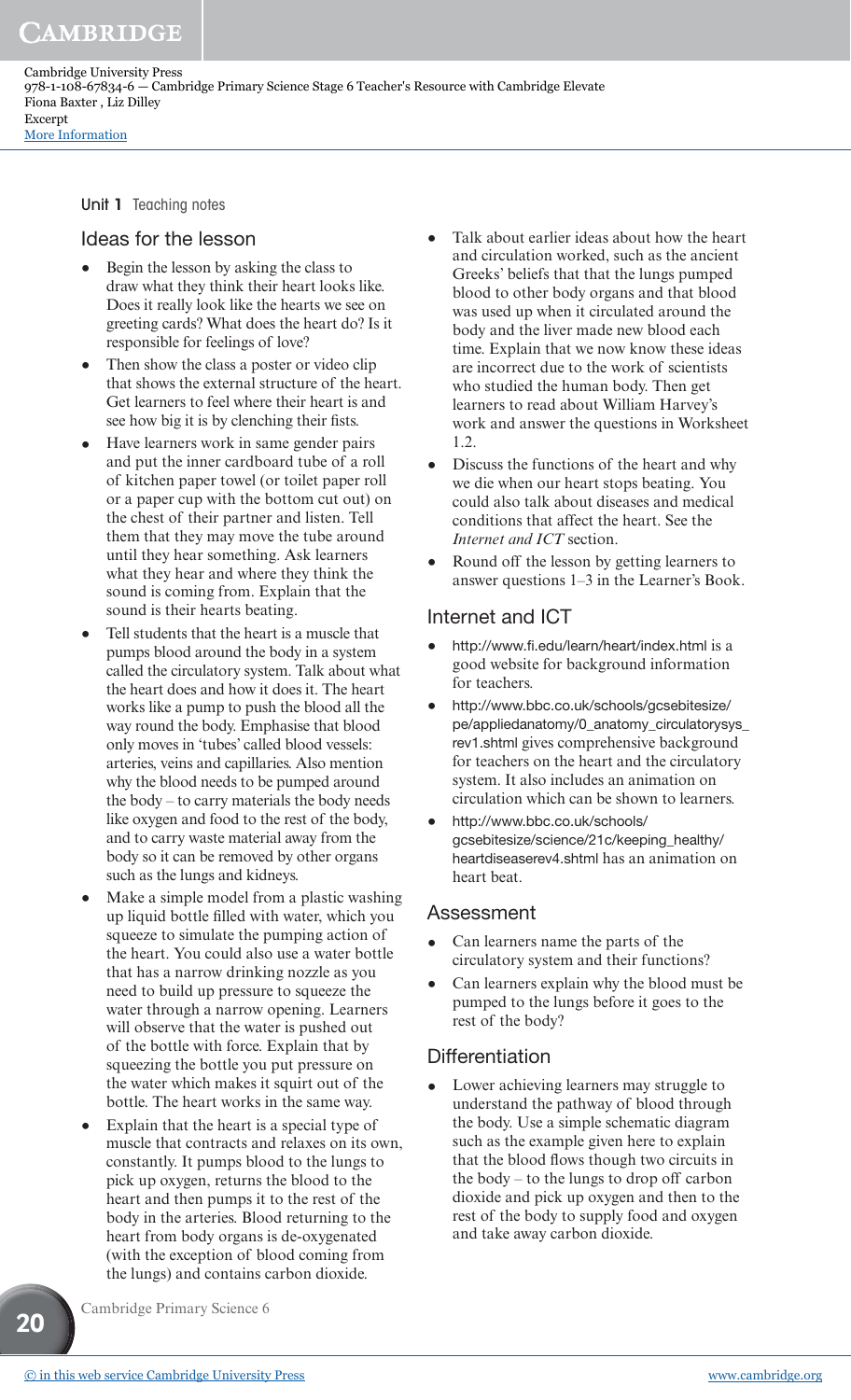CAMBRIDGE

Cambridge University Press 978-1-108-67834-6 — Cambridge Primary Science Stage 6 Teacher's Resource with Cambridge Elevate Fiona Baxter , Liz Dilley Excerpt [More Information](www.cambridge.org/9781108678346)

> • A more visual and interactive way to show the pathway of blood through the body is to make a large labelled outline of the drawing below on newsprint or newspaper or even in chalk on the floor. It should be large enough for learners to walk through. Place a container of red balls, marbles or balloons and an empty container on the part labelled 'lungs'. Place a container of blue balls, marbles or balloons and an empty container on the part labelled 'rest of the body'. The red balls represent oxygenated blood and the blue balls represent carbon dioxide. Get the learners to act the part of the blood by picking up red balls and carrying them to the heart and then moving faster to take them to the rest of the body. Here they drop the red balls into the empty container and pick up blue balls which they carry back to the heart and then to the lungs. At the lungs they drop the blue balls into the empty container and pick up more red balls to take to the body. You can label the containers 'oxygen' (red balls) and carbon dioxide (blue balls).



• Higher achieving learners can discuss the Challenge question and do some research to find the answer. They could look at these websites: www.medikidz.com/medipedia/ heart-attack; encyclopedia.kids.net.au/page/ he/Heart\_attack; kidshealth.org/kid/grownup/ conditions/heart\_disease.html. A heart attack is when the supply of blood to the heart muscle is interrupted. This means that the muscle does not get enough oxygen so it cannot work properly.

Teaching notes Unit 1

## Common misunderstandings and misconceptions

• A common misconception at this level is that the blood in the veins is blue. This is due to the fact that in diagrams of the circulatory system we show the veins in blue and the arteries in red. Venous blood is red, but darker red than arterial blood as the veins carry deoxygenated blood which is darker in colour than oxygenated blood**.** The exception to this is the pulmonary vein which carries oxygenated blood back to the heart.

## Talk about it!

Ask learners for their ideas about this. They may have seen programmes on TV in which doctors or paramedics feel for the patient's pulse to see if they are still alive. Get them to find their own pulse by feeling their wrist or neck. Explain that the pulse is caused by the pressure of blood as the heart pumps it to the rest of the body.

## Homework ideas

• Exercise 1.2 in the Activity Book. Discuss the answers in class and allow learners to check their own work for self-assessment purposes.

## Answers to Learner's Book questions

- **1 a** It pumps blood through your body.
	- **b** To supply all parts of the body with food and oxygen carried in the blood and to remove waste products from the different parts of the body.
- **2** The heart muscle contracting as it pumps the blood.
- **3** To pick up oxygen that is then carried in the blood to the rest of the body.

#### **Challenge**

A heart attack is when the heart muscle itself does not receive enough oxygen and food, and stops beating or does not beat properly. It is caused by the blood vessels that supply the heart muscle with blood becoming blocked so that they cannot bring enough blood carrying oxygen and food to the heart.